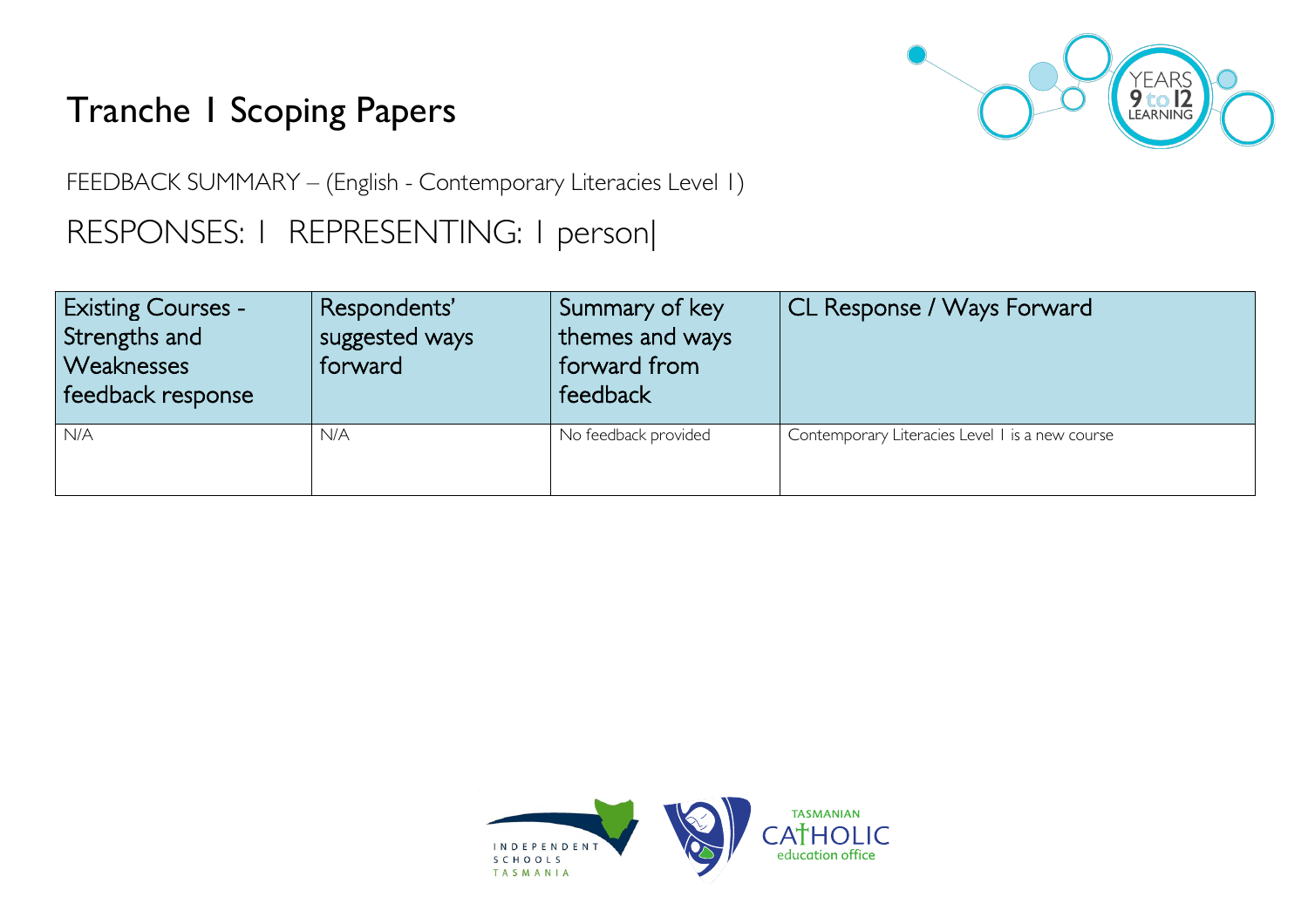| Course Rationale -<br>Feedback response                                                                                                                                                                                                                                                                                                                                                                                                                                                                                                                                                                                                                                                                                                                         | Respondents'<br>suggested ways<br>forward                                                                                                                                                                                                                                                                                                 | Summary of key<br>themes and ways<br>forward from<br>feedback                                                                                                                                                                                                                                                                           | CL Response / Ways Forward                                                                                                                                                                                                                                                                                                                                                                                          |
|-----------------------------------------------------------------------------------------------------------------------------------------------------------------------------------------------------------------------------------------------------------------------------------------------------------------------------------------------------------------------------------------------------------------------------------------------------------------------------------------------------------------------------------------------------------------------------------------------------------------------------------------------------------------------------------------------------------------------------------------------------------------|-------------------------------------------------------------------------------------------------------------------------------------------------------------------------------------------------------------------------------------------------------------------------------------------------------------------------------------------|-----------------------------------------------------------------------------------------------------------------------------------------------------------------------------------------------------------------------------------------------------------------------------------------------------------------------------------------|---------------------------------------------------------------------------------------------------------------------------------------------------------------------------------------------------------------------------------------------------------------------------------------------------------------------------------------------------------------------------------------------------------------------|
| Audience (if that actually means<br>who the course is designed for)<br>seems clear enough (though I'd<br>argue it more closely resembles<br>the student cohort supported by<br>Practical English, which is to be<br>replaced by Project-Based English<br>Re: point 2 above, I don't think it's<br>clear at all what the content will be.<br>There's just a lot of dense<br>jargonistic phrases but not tangible<br>content info.<br>Re: point 3 above, similarly, the<br>learning outcomes are vague rather<br>than specific. Not sure which is<br>necessarily better<br>If I were a parent trying to decide<br>from CLI or PBEI, I might struggle<br>to see how they differ or which to<br>choose on the basis of what will<br>actually be done in the courses | If the wording in the rationale is<br>to stay the same, then it's vital<br>that as the course writing<br>develops, each of the rationale<br>statements is clearly addressed as<br>course content or work<br>requirements or something clear<br>and specific that moderators can<br>action/build in when developing<br>Scope and Sequences | Audience and student<br>$\bullet$<br>cohort was discussed.<br>Content and learning<br>outcomes not clear.<br>Difference between Project<br>based English and<br>Contemporary Literacies<br>not clear.<br>The rationale should from<br>course content or work<br>requirements to assist in<br>the development of scope<br>and sequences. | Audience refers to the learners that the course is designed for<br>$\bullet$<br>This course has not been designed as a replacement for Practical<br>English, Project Based English serves this purpose.<br>Ways Forward:<br>Ensure that the relationship between the learning outcomes and<br>content are clear<br>Ensure that the difference between Contemporary Literacies<br>and Project Based English is clear |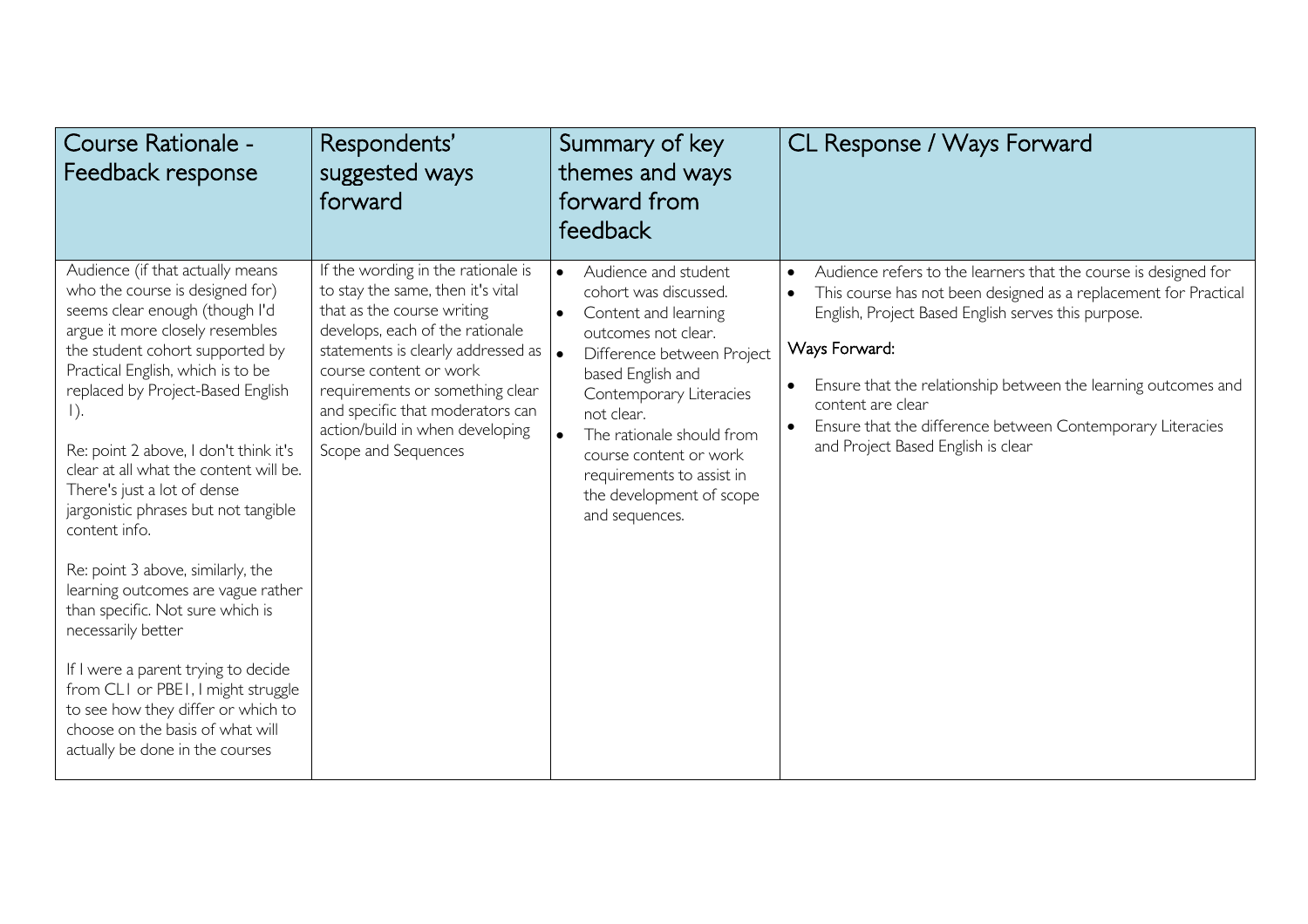The course rationale is appropriate and clearly describes:

- the intended audience,
- why the chosen content is important for students and outlines the broad scope of learning to be expected
- the particular skills knowledge and understandings students will develop

| Strongly Agree | Agree | Neither agree nor disagree | Disagree | Strongly disagree |
|----------------|-------|----------------------------|----------|-------------------|
|                |       |                            |          |                   |

#### Ways Forward:

The response provided does not represent disagreement with proposed course rationale.

### In considering the focus areas identified in the Years 9 to 12 Curriculum Framework and this course rationale, do you believe the course is placed in the appropriate focus area?

| Strongly Agree | Agree | Neither agree nor disagree | Disagree | Strongly disagree |
|----------------|-------|----------------------------|----------|-------------------|
|                |       |                            |          |                   |

#### Ways Forward:

The respondent indicated that the course rationale is placed in the appropriate focus area.

| <b>General Capabilities -</b><br>Feedback response | Respondents' suggested<br>ways forward                                                                                          | Summary of key<br>themes and ways<br>forward from<br>feedback                                                   | <b>CL Response / Ways Forward</b>                                                                                                                                       |
|----------------------------------------------------|---------------------------------------------------------------------------------------------------------------------------------|-----------------------------------------------------------------------------------------------------------------|-------------------------------------------------------------------------------------------------------------------------------------------------------------------------|
| Yes                                                | This course is placed in the Personal<br>Futures area, which from reading the info<br>sheet about this area, seems appropriate. | Refer to AC General<br>Capabilities Learning continua<br>to determine a starting point<br>for student learning. | Years 9-12 Project is examining the relationship between<br>the General Capabilities and TASC Levels of complexity<br>and this work will inform all course development. |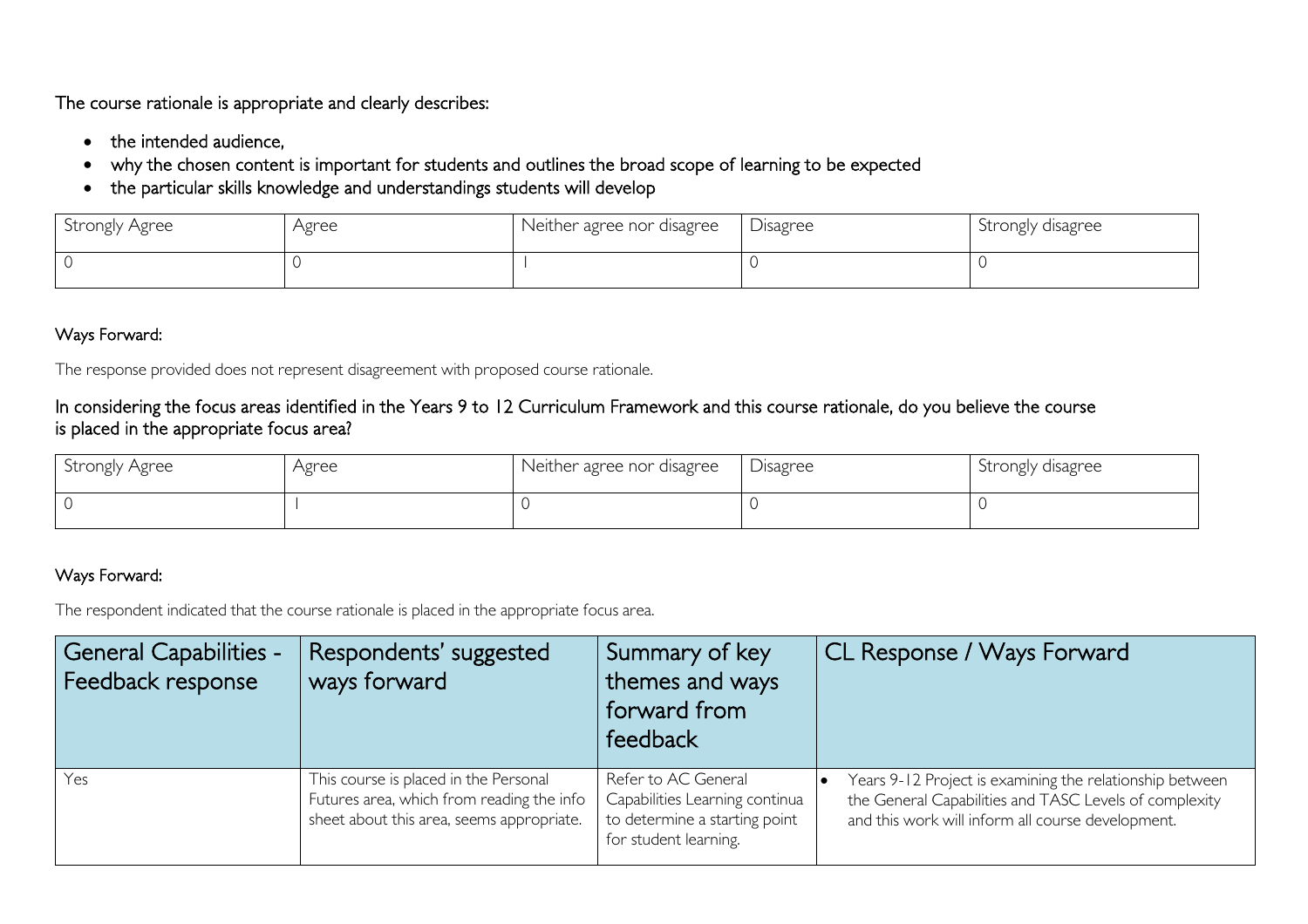| It's quite useful to look at the individual<br>General Capabilities in PDF form to see<br>where students would typically be by end<br>of Grade 10. We could then use that as a<br>basis to work backwards to find an<br>appropriate starting point for a student<br>who is working below that expected level. |  |
|---------------------------------------------------------------------------------------------------------------------------------------------------------------------------------------------------------------------------------------------------------------------------------------------------------------|--|
| https://www.australiancurriculum.edu.au/f-<br>10-curriculum/general-capabilities                                                                                                                                                                                                                              |  |

| <b>Cross Curriculum</b><br>Priorities - Feedback<br>response                                                                                     | Respondents'<br>suggested ways<br>forward                                                                                                                                                                                                                                                                                                                                                           | Summary of key<br>themes and ways<br>forward from<br>feedback                                                            | CL Response / Ways Forward                                                                                                      |
|--------------------------------------------------------------------------------------------------------------------------------------------------|-----------------------------------------------------------------------------------------------------------------------------------------------------------------------------------------------------------------------------------------------------------------------------------------------------------------------------------------------------------------------------------------------------|--------------------------------------------------------------------------------------------------------------------------|---------------------------------------------------------------------------------------------------------------------------------|
| Sustainability - relates to these<br>aspects of Personal Futures:<br>making informed choices<br>enhancing own and others health<br>and wellbeing | Link to Aus. Curriculum<br>(Sustainability- English):<br>* investigate, analyse and<br>communicate ideas and<br>information related to<br>sustainability, and to advocate,<br>generate and evaluate actions for<br>sustainable futures<br>* participating critically and acting<br>creatively in determining more<br>sustainable ways of living<br>*sustainability education is<br>futures-oriented | Sustainability relates to Personal<br>Futures.<br>Refer to Australian Curriculum<br>English Curriculum<br>Sustainability | Ways Forward:<br>Ensure the course is designed to enable flexibility regarding the<br>inclusion of Cross Curriculum Priorities: |